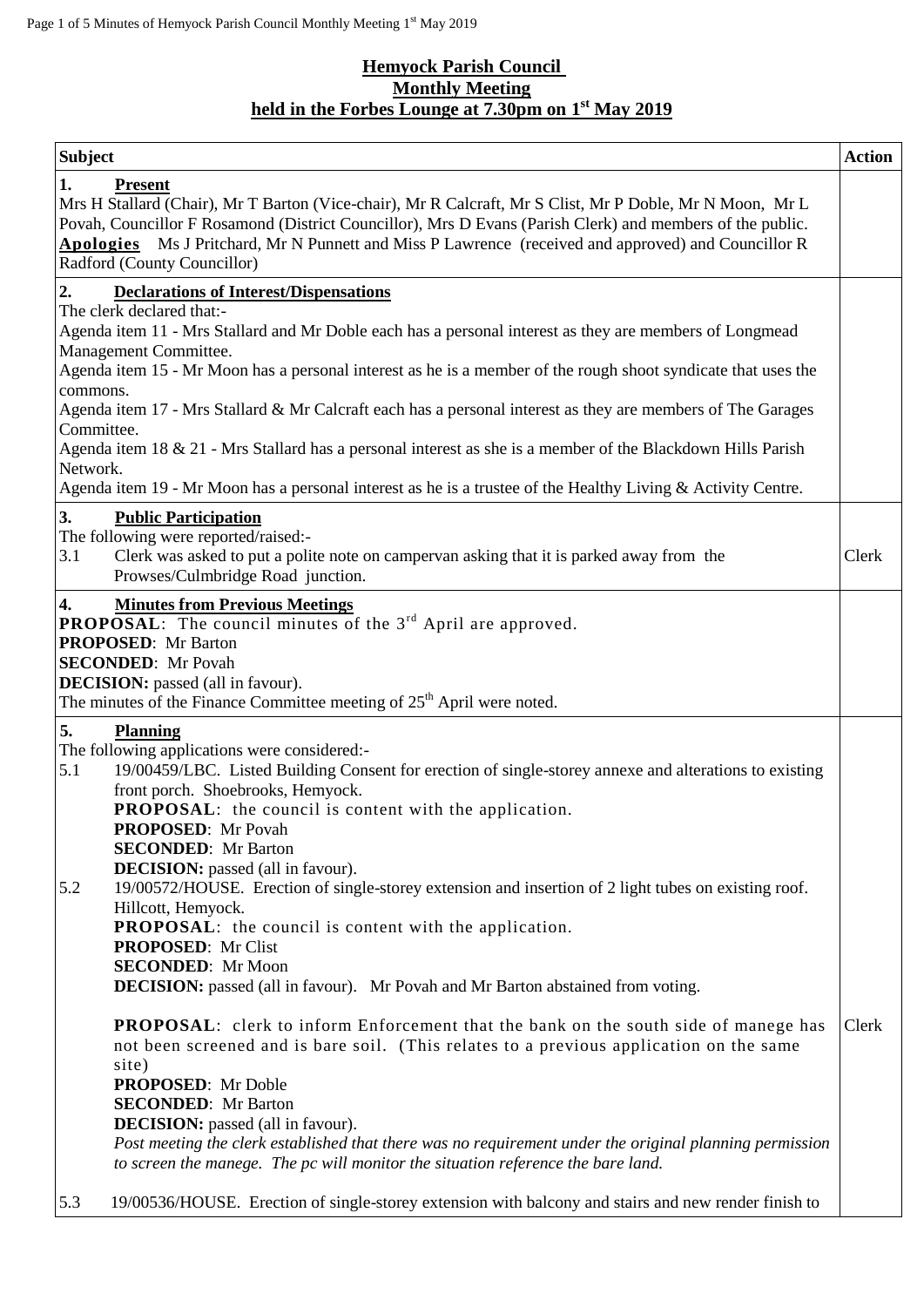|               | house. Lower Mackham Farm, Hemyock.                                                                                                      |       |
|---------------|------------------------------------------------------------------------------------------------------------------------------------------|-------|
|               | <b>PROPOSAL:</b> the council is content with the application.                                                                            |       |
|               | <b>PROPOSED:</b> Mr Barton<br><b>SECONDED:</b> Mr Calcraft                                                                               |       |
|               | <b>DECISION:</b> passed (all in favour).                                                                                                 |       |
| 5.4           | 19/00631/CLU. Certificate of lawfulness for the existing siting of an ISO 10 shipping container to house                                 |       |
|               | a biomass boiler. Brookridge Timber Ltd, Hemyock.                                                                                        |       |
|               | <b>PROPOSAL:</b> the council is content with the application.                                                                            |       |
|               | <b>PROPOSED:</b> Mr Barton                                                                                                               |       |
|               | <b>SECONDED:</b> Mr Moon                                                                                                                 |       |
|               | <b>DECISION:</b> passed (all in favour). Mr Povah abstained.                                                                             |       |
| 5.5           | 19/00609/FULL. Conversion of 13 flats to 5 dwellings and alterations to existing vehicular access. Old                                   |       |
|               | School Court, Culmbridge Road, Hemyock.                                                                                                  |       |
|               | <b>PROPOSAL:</b> the council would be content with the application if a pavement is installed                                            |       |
|               | inside the existing boundary wall (this was part of the original 106 agreement when                                                      |       |
|               | planning was granted in the 1980s) and additional space is allocated for car parking.<br><b>PROPOSED:</b> Mr Clist                       |       |
|               | <b>SECONDED:</b> Mr Barton                                                                                                               |       |
|               | <b>DECISION:</b> passed (all in favour).                                                                                                 |       |
| 5.6           | 19/00666/HOUSE. 27 Parklands, Hemyock. Erection of rear single-storey extension and front porch.                                         |       |
|               | <b>PROPOSAL:</b> the council is content with the application.                                                                            |       |
|               | <b>PROPOSED:</b> Mr Barton                                                                                                               |       |
|               | <b>SECONDED:</b> Mr Clist                                                                                                                |       |
|               | <b>DECISION:</b> passed (all in favour).                                                                                                 |       |
|               | Approval noted for:-                                                                                                                     |       |
| 5.7           | 19/00146/CLU. Certificate of lawfulness for the existing installation of 4.2kW solar panel array on roof.                                |       |
| 5.8           | Orchard Lea, Culmstock Road, Hemyock.<br>18/01872/FULL. Change of use of former veterinary practice and conversion of former workshop to |       |
|               | ancillary/incidental residential accommodation. 29 Station Road, Hemyock.                                                                |       |
| 5.9           | 16/01772/MOUT. Outline for the erection of up to 40 dwellings (including affordable housing),                                            |       |
|               | public open space and associated infrastructure. Culmstock Road, Hemyock.                                                                |       |
| 5.10          | 19/00112/NMA. Non-material amendment for 17/00495/FULL to allow changes in size and                                                      |       |
|               | position of roof lights, changes to window and door openings and change to roof material for lean-to                                     |       |
|               | roof. Hill Farm, Clayhidon.                                                                                                              |       |
| 6.            | <b>Matters Arising</b>                                                                                                                   |       |
| 6.1           | $Pump - ongoing.$                                                                                                                        |       |
| 6.2           | Pavement repairs (Castle Park) – Mr Povah has requested tenders for the work. He will report back next                                   | LP    |
| 6.3           | month.<br>Electricity at The Store – Mrs Stallard & Mr Calcraft to request permission from The Garages                                   | HS/RC |
|               | Committee.                                                                                                                               |       |
| 6.4           | $Enforcement - ongoing.$                                                                                                                 |       |
|               |                                                                                                                                          |       |
| 7.            | <b>District Council Report</b><br><b>Councillor Frank Rosamond reported:-</b>                                                            |       |
|               | After 20 years I will be standing down from the District Council. Much has changed over the 20 years with                                |       |
|               | MDDC going from being in special measures and monitored by government officials to a thriving, highly                                    |       |
|               | respected council. Despite budgets being cut due to austerity measures MDDC has maintained and in many cases                             |       |
|               | improved services to the local community.                                                                                                |       |
|               |                                                                                                                                          |       |
|               | Councillor Rosamond thanked Hemyock Parish Council for its support and remarked that he found it to be very                              |       |
|               | well led, with able and competent councillors working hard for their local community.                                                    |       |
| 8.            | <b>County Council Report</b>                                                                                                             |       |
|               | Councillor Ray Radford sent his apologies.                                                                                               |       |
| 9.            | <b>Finance</b>                                                                                                                           |       |
| 9.1           | Income and expenditure and bank reconciliation                                                                                           |       |
|               |                                                                                                                                          |       |
| <b>INCOME</b> |                                                                                                                                          |       |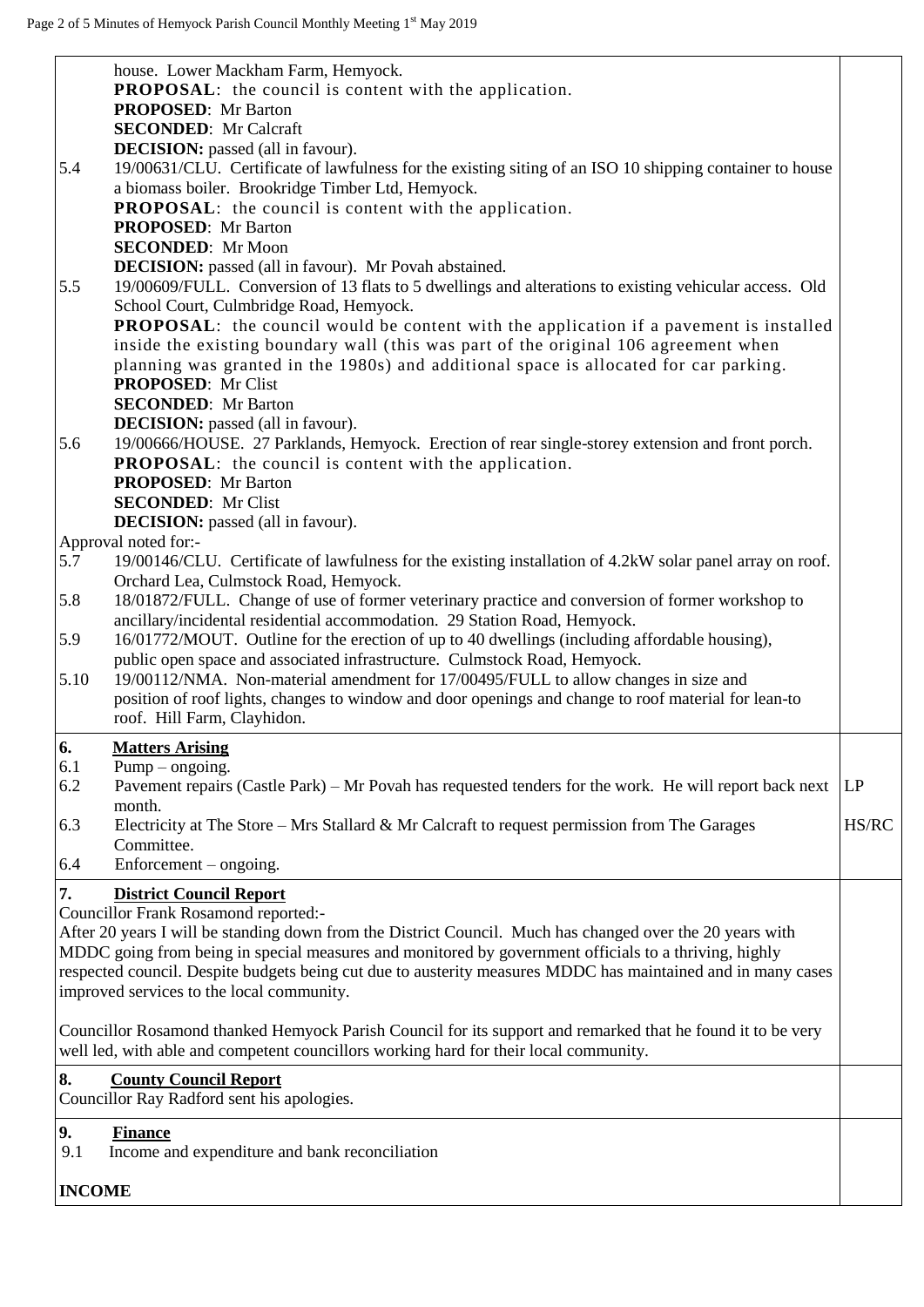| 1.                 | 60.43     | Interest, Unity deposit |                                                  |
|--------------------|-----------|-------------------------|--------------------------------------------------|
| 2.                 | 0.70      | Interest, Unity gf      |                                                  |
| 3.                 | 1.89      | Interest, Unity p3      |                                                  |
| 4.                 | 40,350.00 | MDDC precept            |                                                  |
| 5.                 | 61.75     | WPD wayleave            |                                                  |
| 6.                 | 650.00    | Redwood & Sons          |                                                  |
| 7.                 | 150.00    | Pring & Son             |                                                  |
| 8.                 | 400.00    | A G Real & Son          |                                                  |
| <b>EXPENDITURE</b> |           |                         |                                                  |
| 1.                 | 100.00    | R Taylor                | BMX flood bridge, strim & tidy                   |
| 2.                 | 150.00    | P Slater                | Reimbursement, environmental costs - Longmead    |
| 3.                 | 40.89     | H Stallard              | Reimbursement, plants for village                |
| 4.                 | 47.52     | Spot On Supplies        | Public toilet consumables                        |
| 5.                 |           | Clayhidon Parish        | Grant monies received, MDDC Communities Together |
|                    | 500.00    | Council                 | Fund                                             |
| 6.                 | 485.02    | <b>DALC</b>             | Membership                                       |
| 7.                 | 95.00     | <b>ICCM</b>             | Membership                                       |
| 8.                 |           | Hemyock Parish          | Room hire                                        |
|                    | 127.90    | Hall                    |                                                  |
| 9.                 | 115.64    | R J Doble               | Salt spreaders                                   |
| 10.                | 2,160.00  | Fensec                  | Safety gates - flood bridge                      |
| 11.                | 102.74    | N Moon                  | Reimbursement, seed for turbary                  |
| 12.                | 928.04    | D Evans                 | Wages and expenses                               |
| 13.                | 120.00    | K Amor                  | Cleaning, public conveniences                    |
| 14.                | 190.75    | Mr I Pike               | Village & cemetery maintenance                   |
| 15.                |           | Inspired                | Drawings for Station Road pavement project       |
|                    | 810.00    | Partnership             |                                                  |

## **BANK RECONCILIATION**

| HSBC Community a/c         | 19,476.41  |
|----------------------------|------------|
| <b>HSBC</b> Deposit        | 75,165.82  |
| HSBC <sub>P3</sub>         | 0.04       |
| <b>HSBC</b> Longmead       | 1.27       |
| Unity Trust Bank current   | 83.59      |
| Unity Trust Bank deposit   | 80805.36   |
| <b>Unity Trust Bank GF</b> | 707.42     |
| Unity Trust Bank P3        | 1,679.73   |
| Skipton 1-year Bond        | 85000.00   |
| <b>United Trust Bank</b>   | 75,900.00  |
| Total                      | 338,805.28 |

**PROPOSAL**: that the income is agreed and the above cheques/payments are paid/agreed.

**PROPOSED**: Mr Barton

**SECONDED:** Mr Doble

**DECISION**: passed (all in favour).

- 9.2 Finance Committee recommendations
- 9.2.1 Virement

 **PROPOSAL**: the budgeted figure for pavements is increased to £50,000, to be taken from the future projects fund.

9.2.2 Maintenance contract

**PROPOSAL:** the hourly rate is increased to £15 per hour.

9.2.3 Benches

**PROPOSAL**: the pc purchases 2 benches and 2 sloper benches for stock and a picnic table to replace the vandalised table at Longmead, to a maximum of £2,000.

9.2.4 Car Park – Hemyock Turbary.